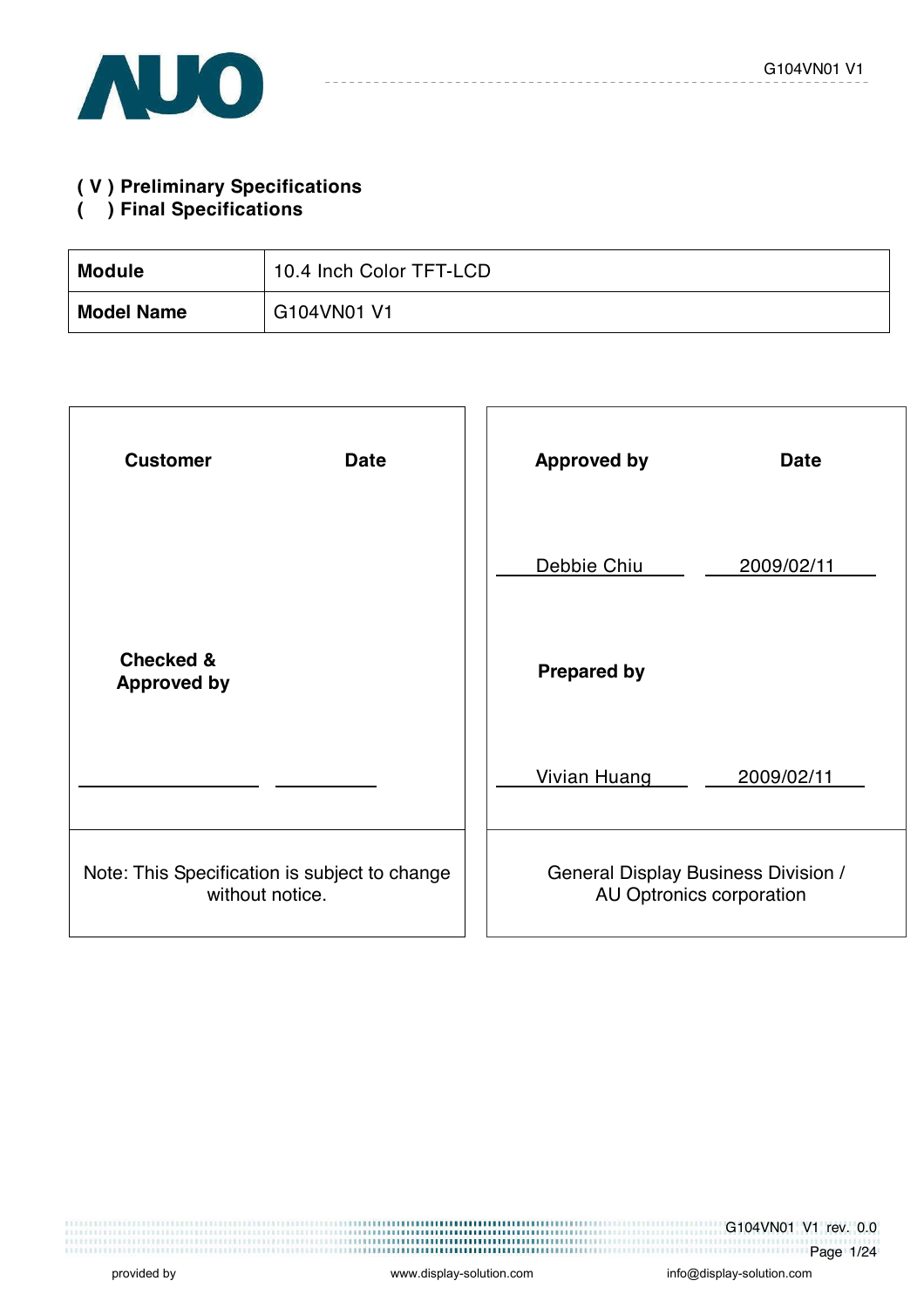

# **Contents**

|           | .23 |
|-----------|-----|
|           |     |
|           |     |
| 11 Safety |     |
|           |     |
|           |     |
|           |     |
|           |     |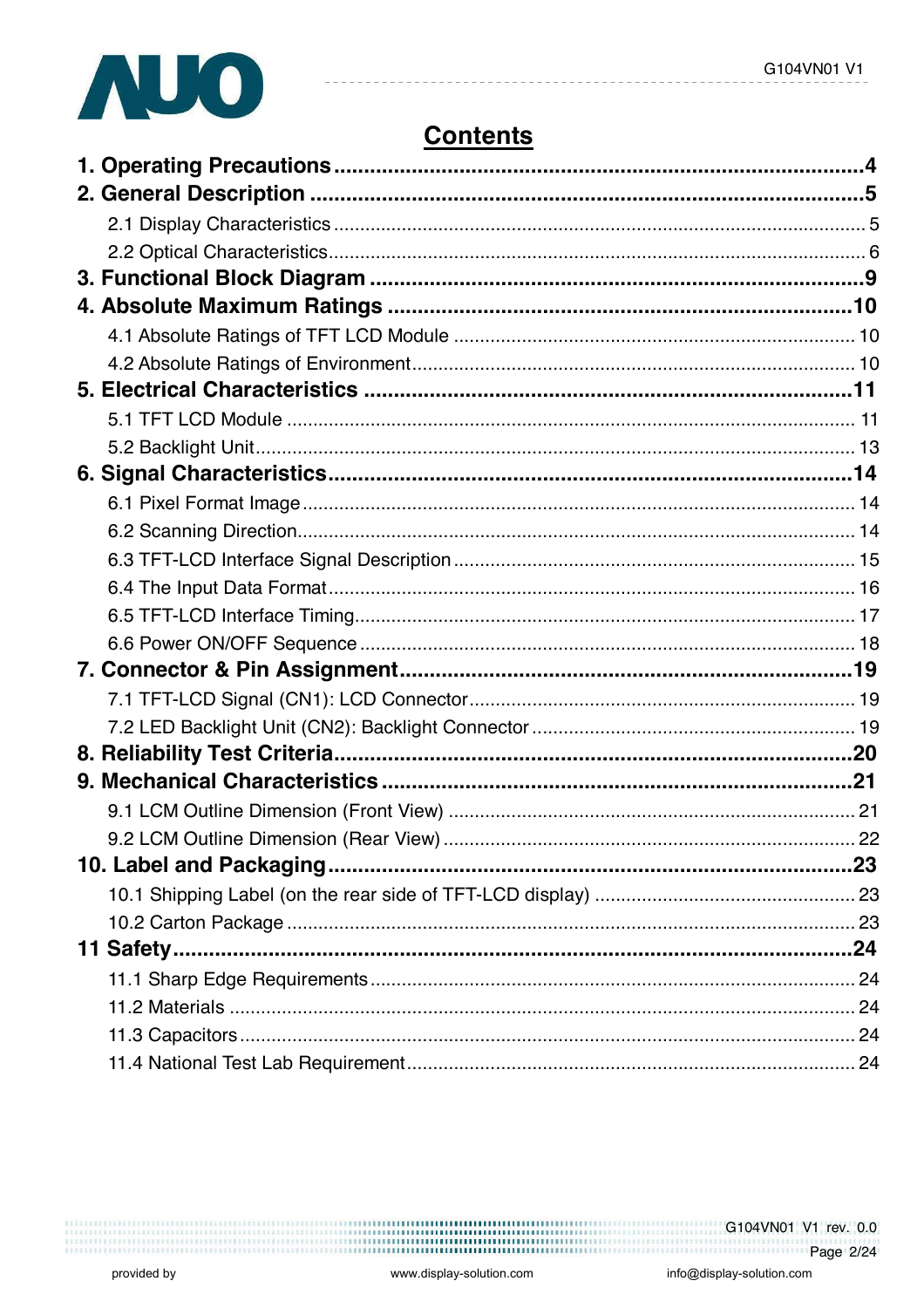

| <b>Version and Date</b> | Page | Old description      | <b>New Description</b> |
|-------------------------|------|----------------------|------------------------|
| 0.0 2009/02/03          | All  | <b>First Edition</b> |                        |
|                         |      |                      |                        |
|                         |      |                      |                        |
|                         |      |                      |                        |
|                         |      |                      |                        |
|                         |      |                      |                        |
|                         |      |                      |                        |
|                         |      |                      |                        |
|                         |      |                      |                        |
|                         |      |                      |                        |
|                         |      |                      |                        |
|                         |      |                      |                        |
|                         |      |                      |                        |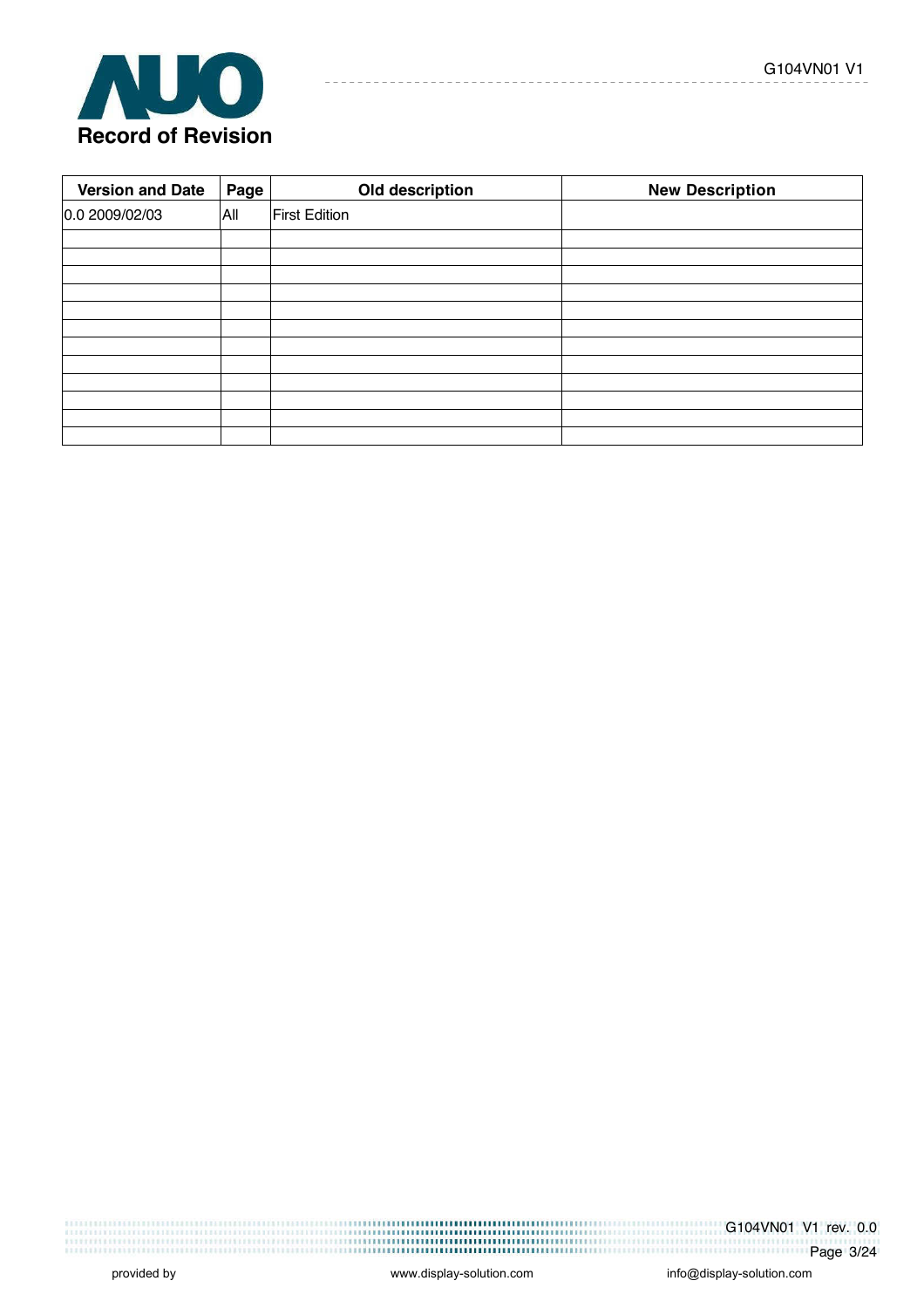

## **1. Operating Precautions**

- 1) Since front polarizer is easily damaged, please be cautious and not to scratch it.
- 2) Be sure to turn off power supply when inserting or disconnecting from input connector.
- 3) Wipe off water drop immediately. Long contact with water may cause discoloration or spots.
- 4) When the panel surface is soiled, wipe it with absorbent cotton or soft cloth.
- 5) Since the panel is made of glass, it may be broken or cracked if dropped or bumped on hard surface.
- 6) To avoid ESD (Electro Static Discharde) damage, be sure to ground yourself before handling TFT-LCD Module.
- 7) Do not open nor modify the module assembly.
- 8) Do not press the reflector sheet at the back of the module to any direction.
- 9) In case if a module has to be put back into the packing container slot after it was taken out from the container, do not press the center of the LED light bar edge. Instead, press at the far ends of the LED light bar edge softly. Otherwise the TFT Module may be damaged.
- 10) At the insertion or removal of the Signal Interface Connector, be sure not to rotate nor tilt the Interface Connector of the TFT Module.
- 11) TFT-LCD Module is not allowed to be twisted & bent even force is added on module in a very short time. Please design your display product well to avoid external force applying to module by end-user directly.
- 12) Small amount of materials without flammability grade are used in the TFT-LCD module. The TFT-LCD module should be supplied by power complied with requirements of Limited Power Source (IEC60950 or UL1950), or be applied exemption.
- 13) Severe temperature condition may result in different luminance, response time and lamp ignition voltage.
- 14) Continuous operating TFT-LCD display under low temperature environment may accelerate lamp exhaustion and reduce luminance dramatically.
- 15) The data on this specification sheet is applicable when LCD module is placed in landscape position.
- 16) Continuous displaying fixed pattern may induce image sticking. It's recommended to use screen saver or shuffle content periodically if fixed pattern is displayed on the screen.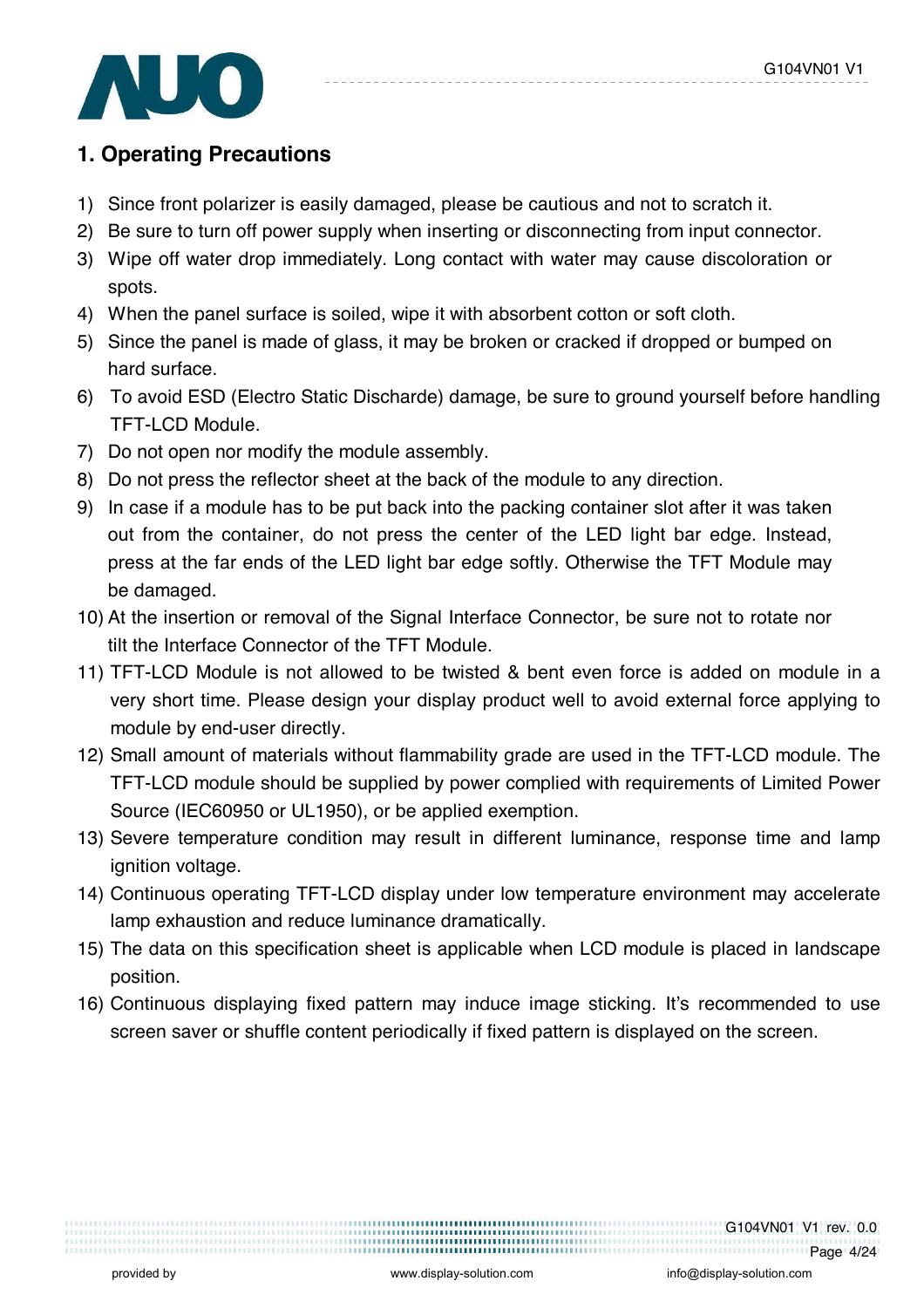

### **2. General Description**

This specification applies to the Color Active Matrix Liquid Crystal Display G104VN01 V1 composed of a TFT-LCD display, a driver and power supply circuit, and a LED backlight system.

The screen format is intended to support VGA (640(H) x 480(V)) screen and 16.2M (RGB 8-bits) or 262k colors (RGB 6-bits).

LED driving board for backlight unit is included in G104VN01 V1 and the LED unit is replaceable.

All input signals are LVDS interface and compatible with G104SN02 V1.

G104VN01 V1 designed with wide viewing angle; wide temperature and long life LED backlight is well suited for industial applications.

G104VN01 V1 is a RoHS product.

### **2.1 Display Characteristics**

The following items are characteristics summary on the table under 25  $\degree$ C condition:

| <b>Items</b>                                                     | Unit                 | <b>Specifications</b>               |
|------------------------------------------------------------------|----------------------|-------------------------------------|
| Screen Diagonal                                                  | [inch]               | 10.4                                |
| <b>Active Area</b>                                               | [mm]                 | 211.2 (H) x 158.4 (V)               |
| Pixels H x V                                                     |                      | 640 x 3(RGB) x 480                  |
| <b>Pixel Pitch</b>                                               | [mm]                 | $0.33 \times 0.33$                  |
| <b>Pixel Arrangement</b>                                         |                      | R.G.B. Vertical Stripe              |
| Display Mode                                                     |                      | TN, Normally White                  |
| Nominal Input Voltage VDD                                        | [Volt]               | $3.3$ (typ.)                        |
| <b>Typical Power Consumption</b>                                 | [Watt]               | 5.4W<br>All black pattern           |
| Weight                                                           | [Grams]              | 390 (typ.)                          |
| <b>Physical Size</b>                                             | [mm]                 | 243.0(H) x 176.6(V) x 8.0(D) (typ.) |
| <b>Electrical Interface</b>                                      |                      | 1 channel LVDS                      |
| <b>Surface Treatment</b>                                         |                      | Anti-glare, Hardness 3H             |
| <b>Support Color</b>                                             |                      | 16.2M / 262K colors                 |
| <b>Temperature Range</b><br>Operating<br>Storage (Non-Operating) | $[^{\circ}C]$<br>[C] | $-30$ to $+85$<br>$-30$ to $+85$    |
| RoHS Compliance                                                  |                      | RoHS Compliance                     |

G104VN01 V1 rev. 0.0 Page 5/24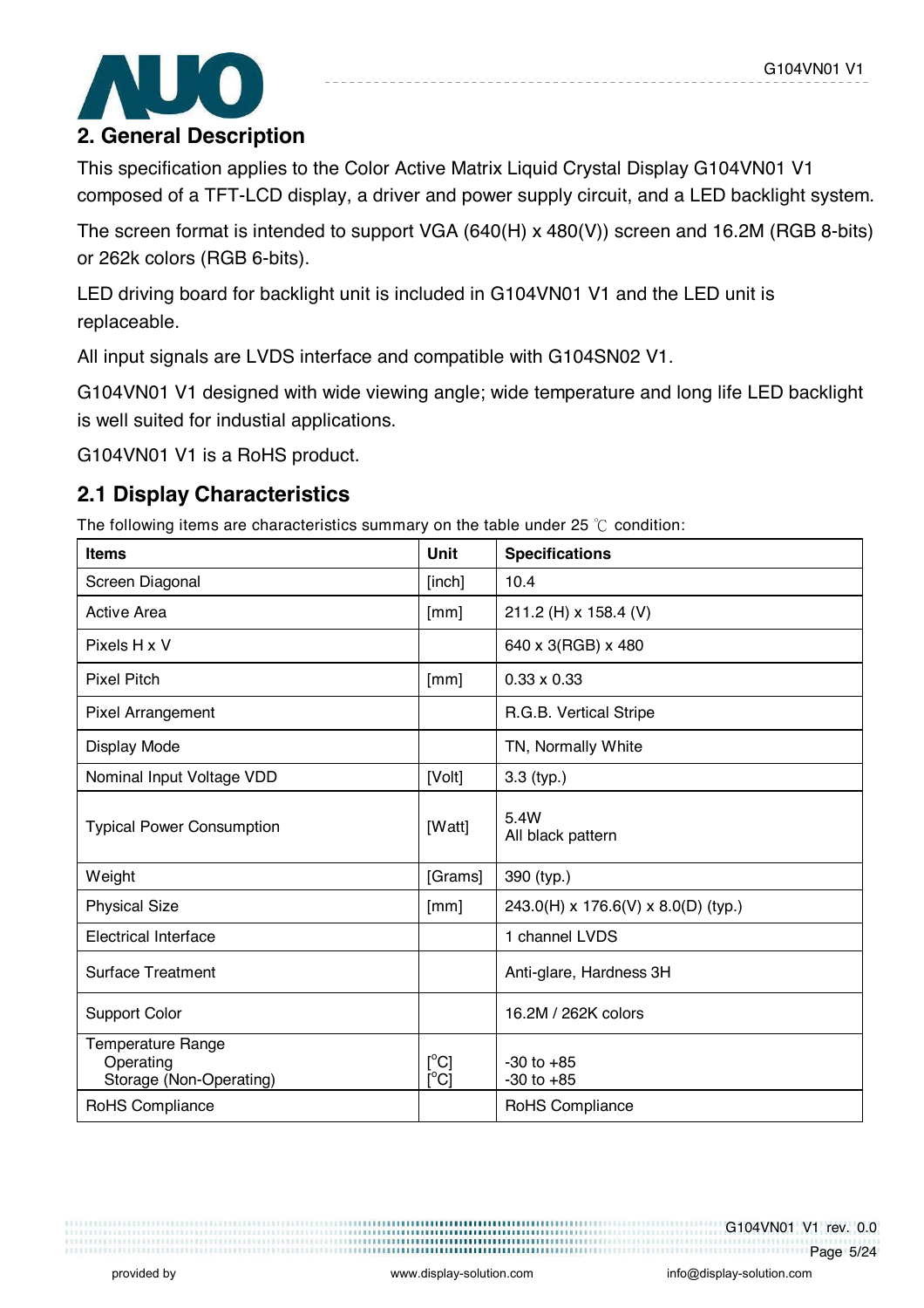

## **2.2 Optical Characteristics**

The optical characteristics are measured under stable conditions at  $25^{\circ}$  (Room Temperature):

| Item                                | <b>Unit</b> | <b>Conditions</b>                                   | Min.       | Typ.       | Max.                         | Remark    |
|-------------------------------------|-------------|-----------------------------------------------------|------------|------------|------------------------------|-----------|
| <b>White Luminance</b>              | [cd/m2]     | $I_F = 80 \text{mA} / 1$ LED Line<br>(center point) | 330        | 450        |                              | Note 1    |
| Uniformity                          | $\%$        | 5 Points                                            | 75         |            | $\qquad \qquad \blacksquare$ | Note 2, 3 |
| <b>Contrast Ratio</b>               |             |                                                     | 500        | 700        | $\blacksquare$               | Note 4    |
|                                     | [msec]      | Rising                                              |            | 10         | 20                           |           |
| <b>Response Time</b>                | [msec]      | Falling                                             | ٠          | 20         | 30                           | Note 5    |
|                                     | [msec]      | Raising + Falling                                   |            | 30         | 50                           |           |
|                                     | [degree]    | Horizontal<br>(Right)                               | 70         | 80         |                              |           |
| <b>Viewing Angle</b>                | [degree]    | $CR = 10$<br>(Left)                                 | 70         | 80         | ٠                            |           |
|                                     | [degree]    | Vertical<br>(Upper)                                 | 50         | 60         |                              | Note 6    |
|                                     | [degree]    | $CR = 10$<br>(Lower)                                | 70         | 80         | ۰                            |           |
|                                     |             | Red x                                               | <b>TBD</b> | <b>TBD</b> | <b>TBD</b>                   |           |
|                                     |             | Red y                                               | <b>TBD</b> | <b>TBD</b> | <b>TBD</b>                   |           |
|                                     |             | Green x                                             | <b>TBD</b> | <b>TBD</b> | <b>TBD</b>                   |           |
| Color / Chromaticity<br>Coordinates |             | Green y                                             | <b>TBD</b> | <b>TBD</b> | <b>TBD</b>                   |           |
| (CIE 1931)                          |             | Blue x                                              | <b>TBD</b> | <b>TBD</b> | <b>TBD</b>                   |           |
|                                     |             | Blue y                                              | <b>TBD</b> | <b>TBD</b> | <b>TBD</b>                   |           |
|                                     |             | White x                                             | 0.26       | 0.31       | 0.36                         |           |
|                                     |             | White y                                             | 0.28       | 0.33       | 0.38                         |           |
| Color Gamut                         | $\%$        |                                                     |            | 45         |                              |           |

#### Note 1: Measurement method

Equipment Pattern Generator, Power Supply, Digital Voltmeter, Luminance meter (SR\_3 or equivalent)

Aperture  $1^\circ$  with 50cm viewing distance

Test Point Center

Environment < 1 *lux*



Module Driving Equipment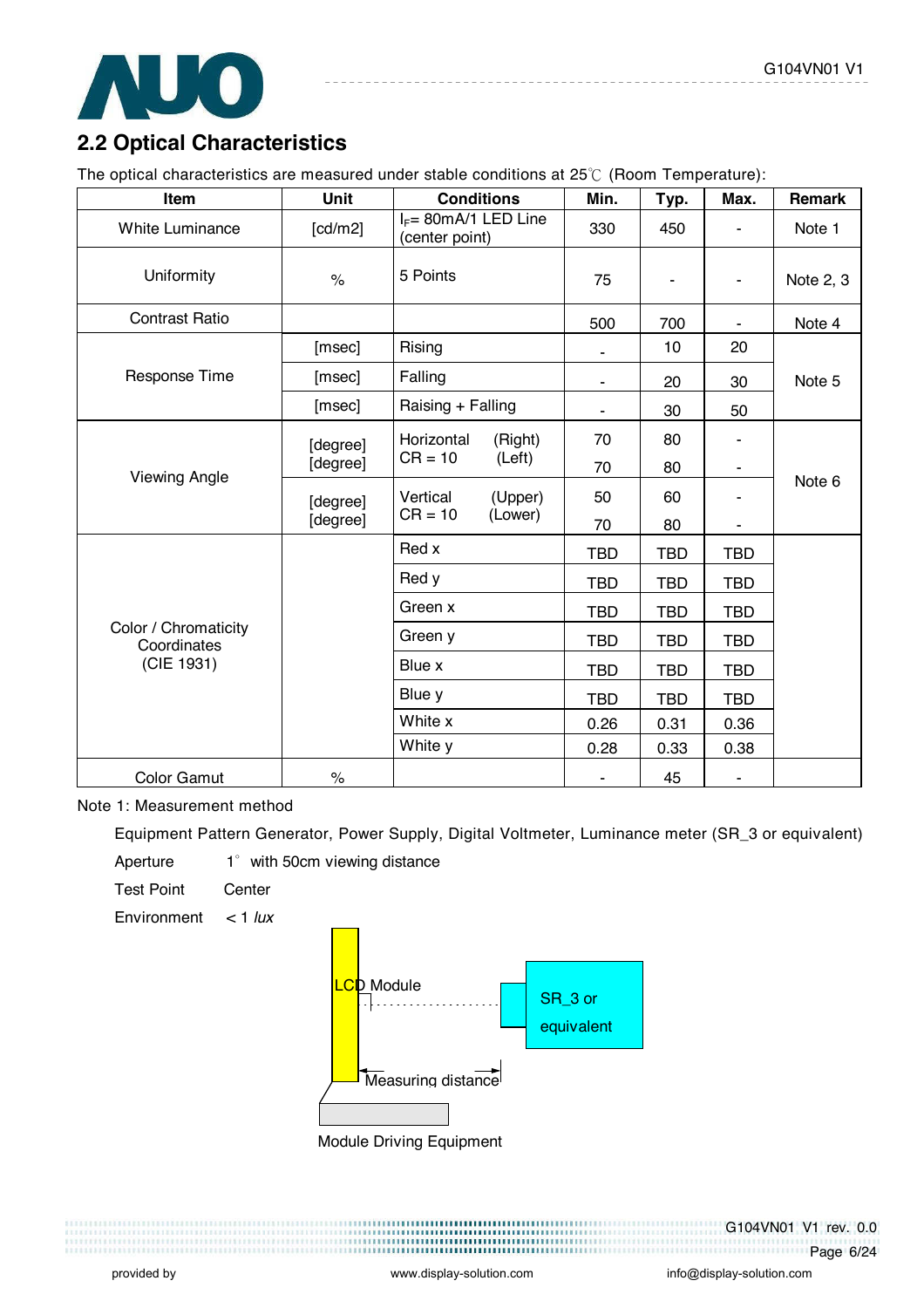





Note 3: The luminance uniformity of 5 points is defined by dividing the minimum luminance values by the maximum test point luminance

Minimum Brightness of five points

 $\delta_{\text{wg}}$  =  $\frac{1}{\text{Maximum~Brightness of five points}}$ 

Note 4: Definition of contrast ratio (CR):

Contrast ratio  $(CR)$ = Brightness on the "White" state Brightness on the "Black" state

Note 5: Definition of response time:

The output signals of photo detector are measured when the input signals are changed from "White" to "Black" (falling time) and from "Black" to "White" (rising time), respectively. The response time interval is between 10% and 90% of amplitudes. Please refer to the figure as below.



#### Note 6: Definition of viewing angle

Viewing angle is the measurement of contrast ratio  $\geq$  10, at the screen center, over a 180° horizontal an d 180° vertical range (off-normal viewing angles). Th e 180° viewing angle range is broken down as below: 90° (θ) horizontal left and right, and 90° (Φ) vertical high (up) and low (down). The measurement

direction is typically perpendicular to the display surface with the screen rotated to its center to develop

G104VN01 V1 rev. 0.0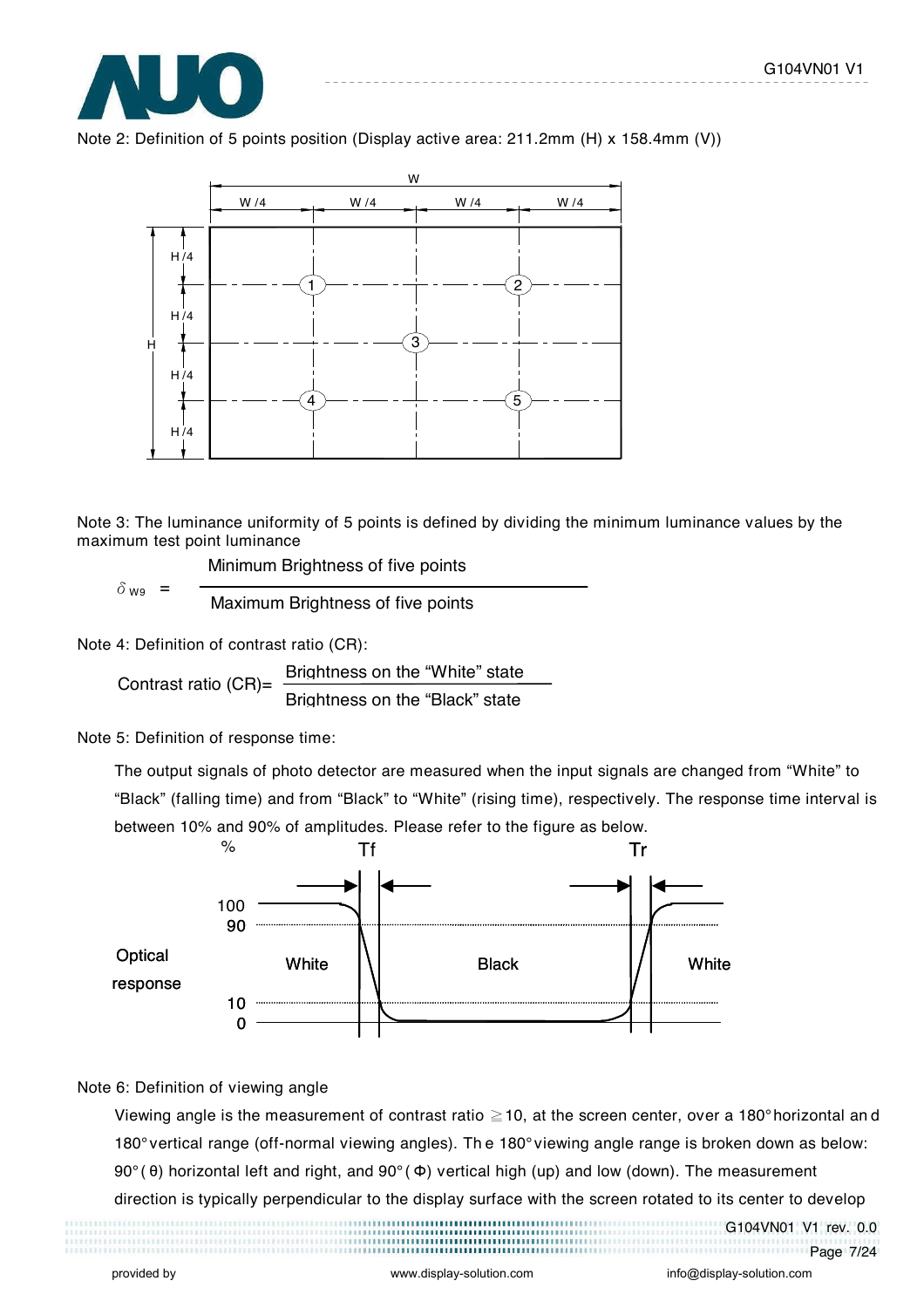

the desired measurement viewing angle.



G104VN01 V1 rev. 0.0 Page 8/24

,,,,,,,,,,,,,,,,,,,,,,,,,,,,,,,,,,,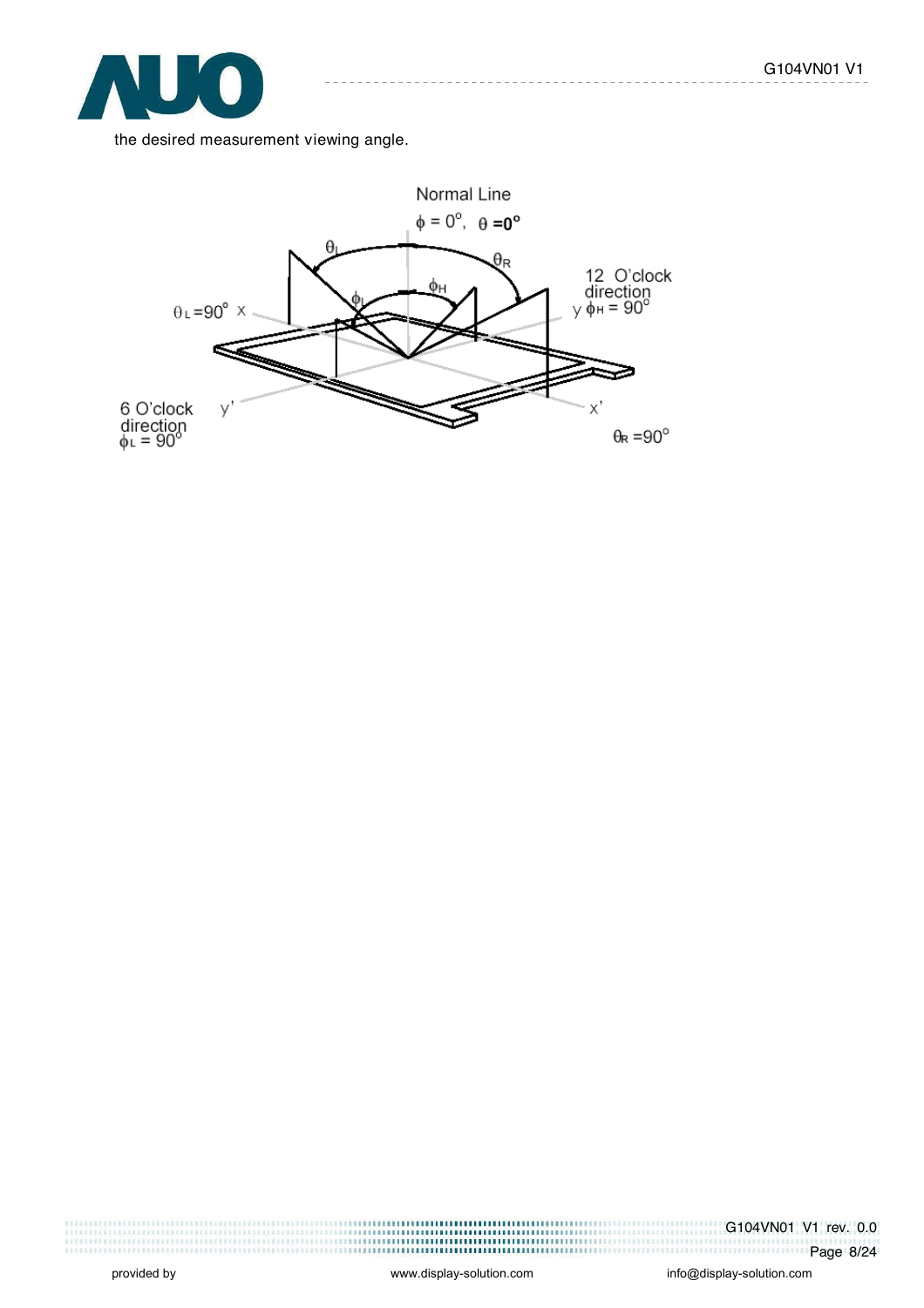

### **3. Functional Block Diagram**

The following diagram shows the functional block of the 10.4 inch color TFT/LCD module:



G104VN01 V1 rev. 0.0 **Page 9/24**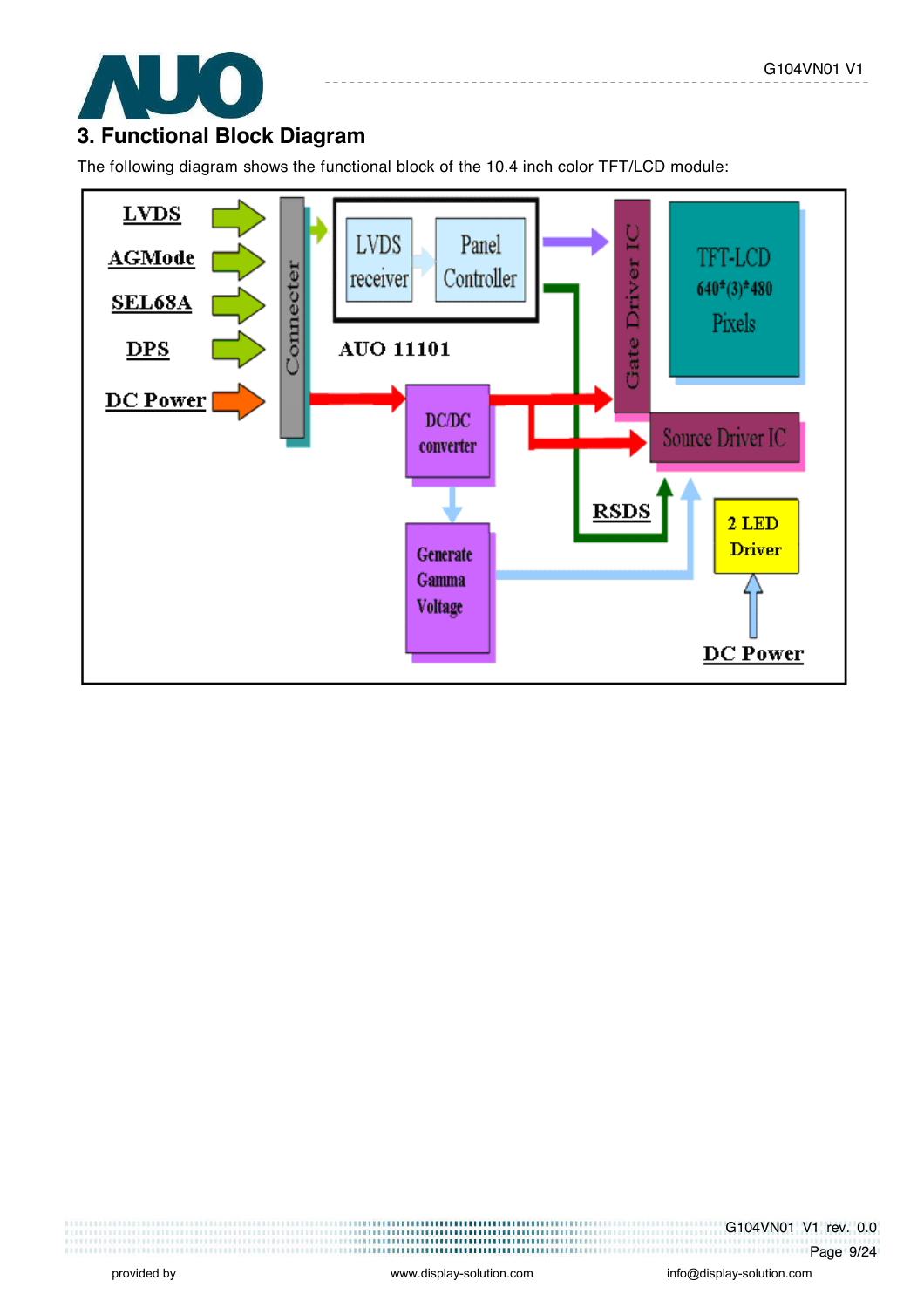

**4. Absolute Maximum Ratings** 

# **4.1 Absolute Ratings of TFT LCD Module**

| ltem            | Svmbol | Min | Max | Unit   |
|-----------------|--------|-----|-----|--------|
| Logic/LCD Drive | Vin    | U.J |     | [Volt] |

# **4.2 Absolute Ratings of Environment**

| <b>Item</b>                  | Symbol | Min | Max   | Unit                                    |
|------------------------------|--------|-----|-------|-----------------------------------------|
| <b>Operating Temperature</b> | TOP    | -30 | $+85$ | $\mathsf{I}^\circ\mathsf{C} \mathsf{I}$ |
| <b>Operation Humidity</b>    | HOP    | 5   | 95    | [%RH]                                   |
| Storage Temperature          | TST    | -30 | $+85$ | $\mathop{\rm l}{\rm ^oC}$               |
| <b>Storage Humidity</b>      | HST    | 5   | 95    | [%RH]                                   |

Note: Maximum Wet-Bulb should be  $39^{\circ}$  and no condensation.

G104VN01 V1 rev. 0.0 Page 10/24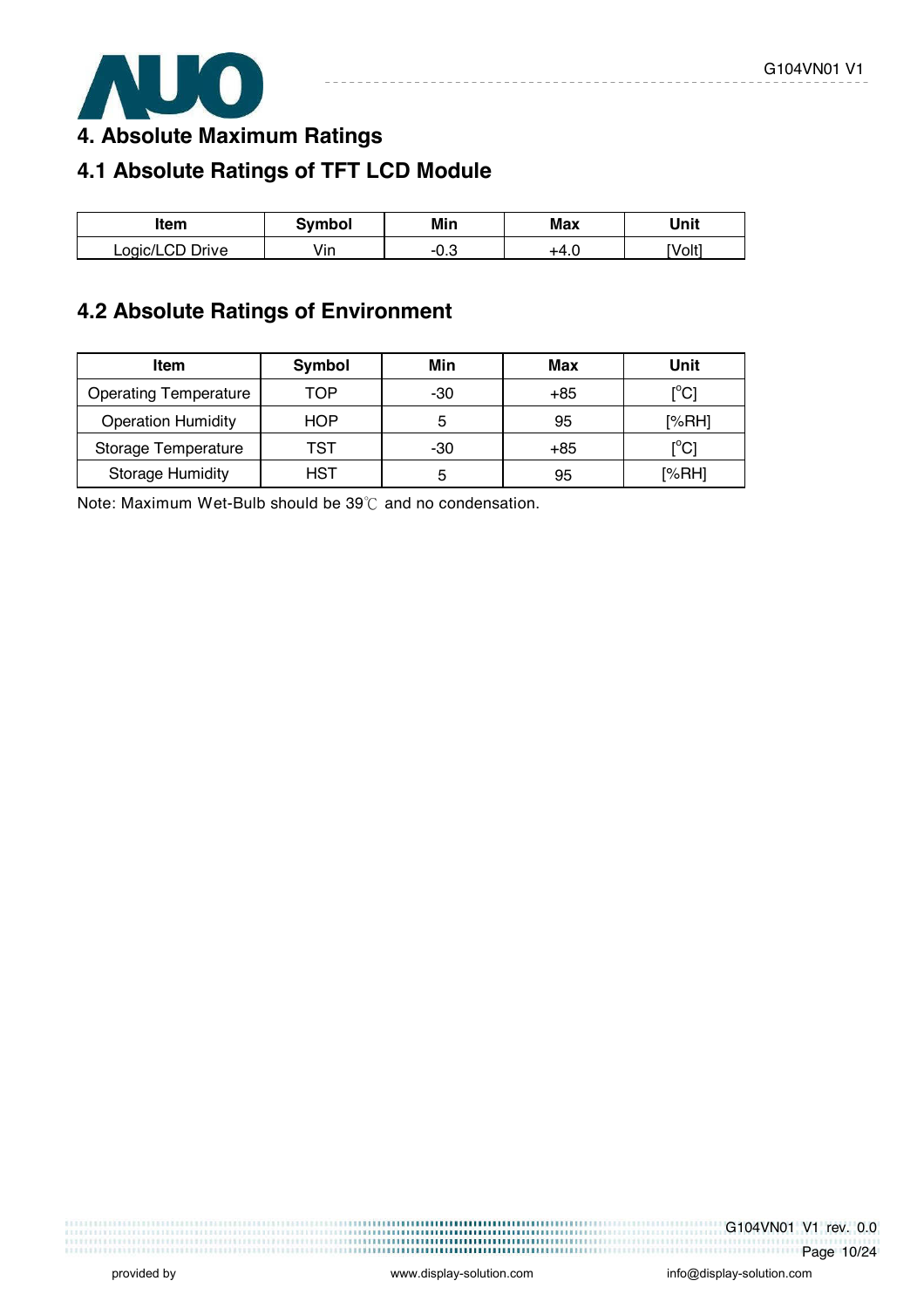

### **5.1 TFT LCD Module**

### **5.1.1 Power Specification**

| Symbol            | <b>Parameter</b>                            | Min | <b>Typ</b> | <b>Max</b> | <b>Units</b> | <b>Remark</b>                                        |
|-------------------|---------------------------------------------|-----|------------|------------|--------------|------------------------------------------------------|
| <b>VDD</b>        | Logic/LCD<br>Input Voltage                  | 3.0 | 3.3        | 3.6        | [Volt]       |                                                      |
| I <sub>VDD</sub>  | <b>LCD Input Current</b>                    | ۰   | 280        |            | [mA]         | VDD=3.3V at 60 HZ, all Black Pattern                 |
| P <sub>VDD</sub>  | <b>LCD Power</b><br>comsumption             | ٠   | 0.924      |            | [Watt]       | VDD=3.3V at 60 HZ, all Black Pattern                 |
| <b>I</b> rush LCD | <b>LCD Inrush Current</b>                   | ÷   |            | 1.5        | [A]          | Note 1; VDD=3.3V<br>Black Pattern, Rising time=470us |
| $VDD_{rp}$        | Allowable Logic/LCD<br>Drive Ripple Voltage | ٠   |            | 100        | [mV]<br>p-p  | VDD=3.3V at 60 HZ, all Black Pattern                 |

#### Note 1: Measurement condition:



**VDD rising time** 

G104VN01 V1 rev. 0.0 Page 11/24

,,,,,,,,,,,,,,,,,,,,,,,,,,,,,,,,,,,,,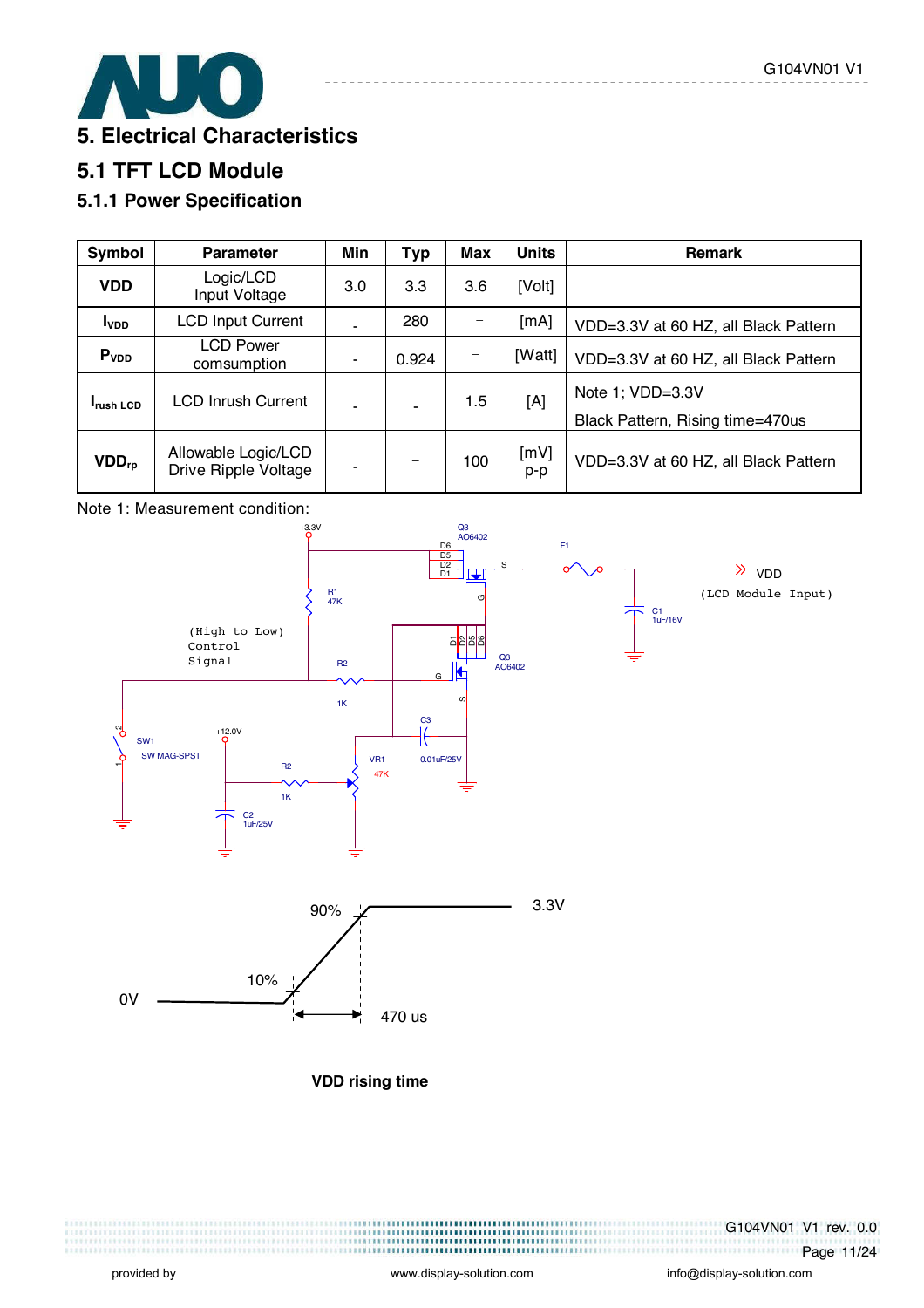

#### **5.1.2 Signal Electrical Characteristics**

Input signals shall be low or Hi-Z state when VDD is off.

| Symbol      | <b>Item</b>                            | Min. | Typ. | Max. | Unit | <b>Remark</b>   |
|-------------|----------------------------------------|------|------|------|------|-----------------|
| <b>VTH</b>  | Differential Input High Threshold      | ۰    | -    | 100  | [mV] | $VCM=1.2V$      |
| <b>VTL</b>  | Differential Input Low Threshold       | 100  |      |      | [mV] | $VCM=1.2V$      |
| <b>VID</b>  | Input Differential Voltage             | 100  | 400  | 600  | [mV] |                 |
| <b>VICM</b> | Differential Input Common Mode Voltage | 1.1  | ۰    | 1.45 | [V]  | VTH/VTL=+-100mV |

Note: LVDS Signal Waveform.





G104VN01 V1 rev. 0.0 Page 12/24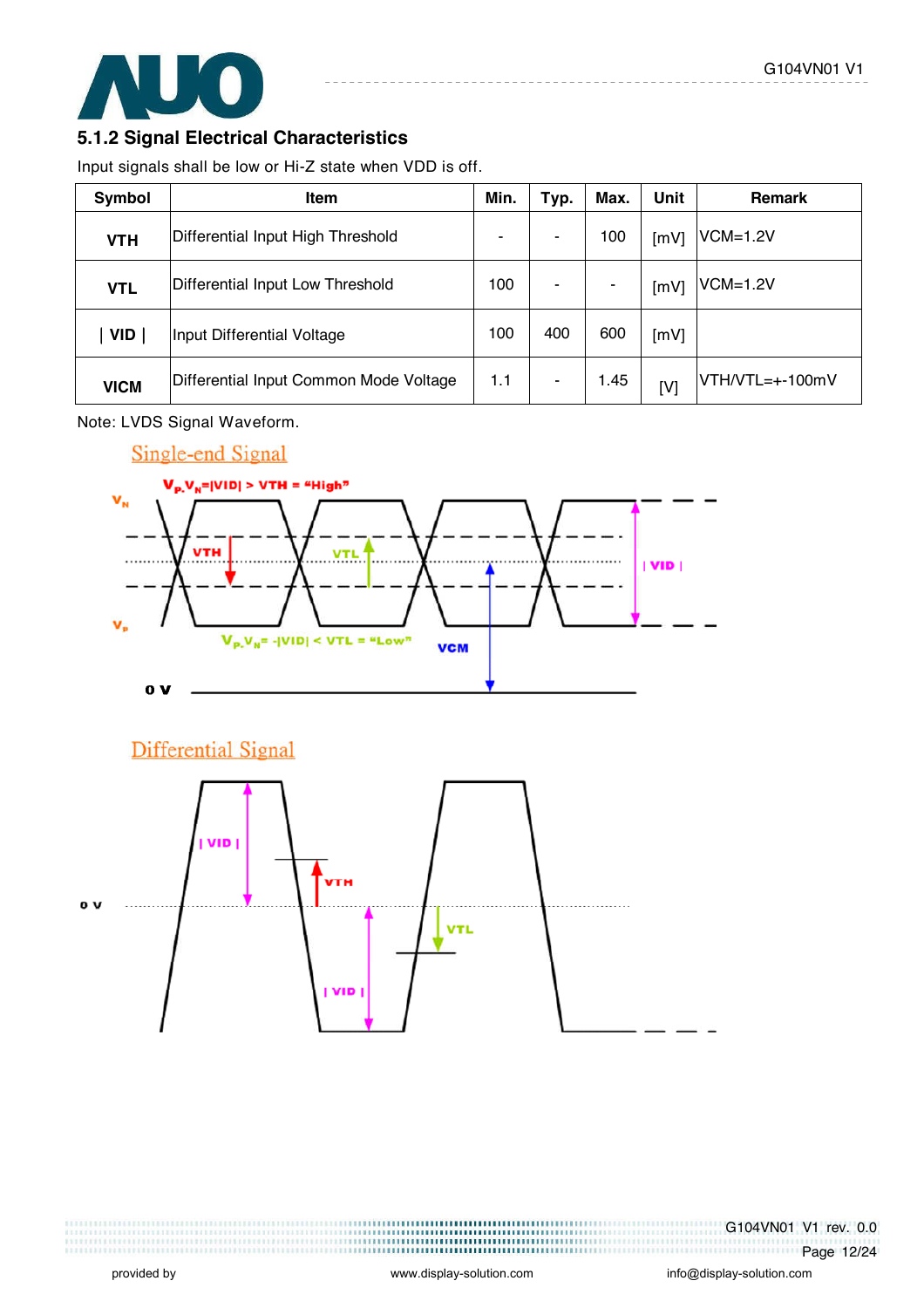

#### **5.2.1 Parameter guideline for LCD**

Following characteristics are measured under a stable condition using a inverter at  $25^{\circ}$ . (Room

Temperature):

| Symbol                | <b>Parameter</b>         | Min.       | Typ. | Max.       | Unit       | <b>Remark</b>                        |
|-----------------------|--------------------------|------------|------|------------|------------|--------------------------------------|
| <b>VCC</b>            | Input Voltage            | 10.8       | 12   | 12.6       | [Volt]     |                                      |
| $I_{\text{VCC}}$      | <b>Input Current</b>     |            | 0.37 | ۰          | [A]        | 100% PWM Duty                        |
| $P_{LED}$             | <b>Power Consumption</b> |            | 4.44 | <b>TBD</b> | [Watt]     | 100% PWM Duty                        |
| <b>I</b> rush LED     | Inrush Current           |            |      | <b>TBD</b> | [A]        | at rising time=470us                 |
| $F_{\rm PWM}$         | Dimming Frequency        |            |      | 20K        | [Hz]       |                                      |
|                       | Swing Voltage            | 3          | 3.3  | 5.5        | [Volt]     |                                      |
|                       | Dimmung duty cycle       | <b>TBD</b> |      | 100        | $\%$       |                                      |
| <b>Operation Life</b> |                          | 50,000     |      |            | <b>Hrs</b> | $I_F = 80$ mA, Ta= 25 <sup>°</sup> C |

Note 1: Ta means ambient temperature of TFT-LCD module.

Note 2:  $I_F$  means LED unit forward current.

Note 3: VCC, I<sub>VCC</sub>, I<sub>rush LED</sub>, P<sub>VCC</sub> are defined for LED backlight.(100% duty of PWM dimming)

Note 4: If G104SN02 V2 module is driven by high current or at high ambient temperature & humidity condition. The operating life will be reduced.

Note 5: Operating life means brightness goes down to 50% initial brightness. Minimum operating life time is estimated data.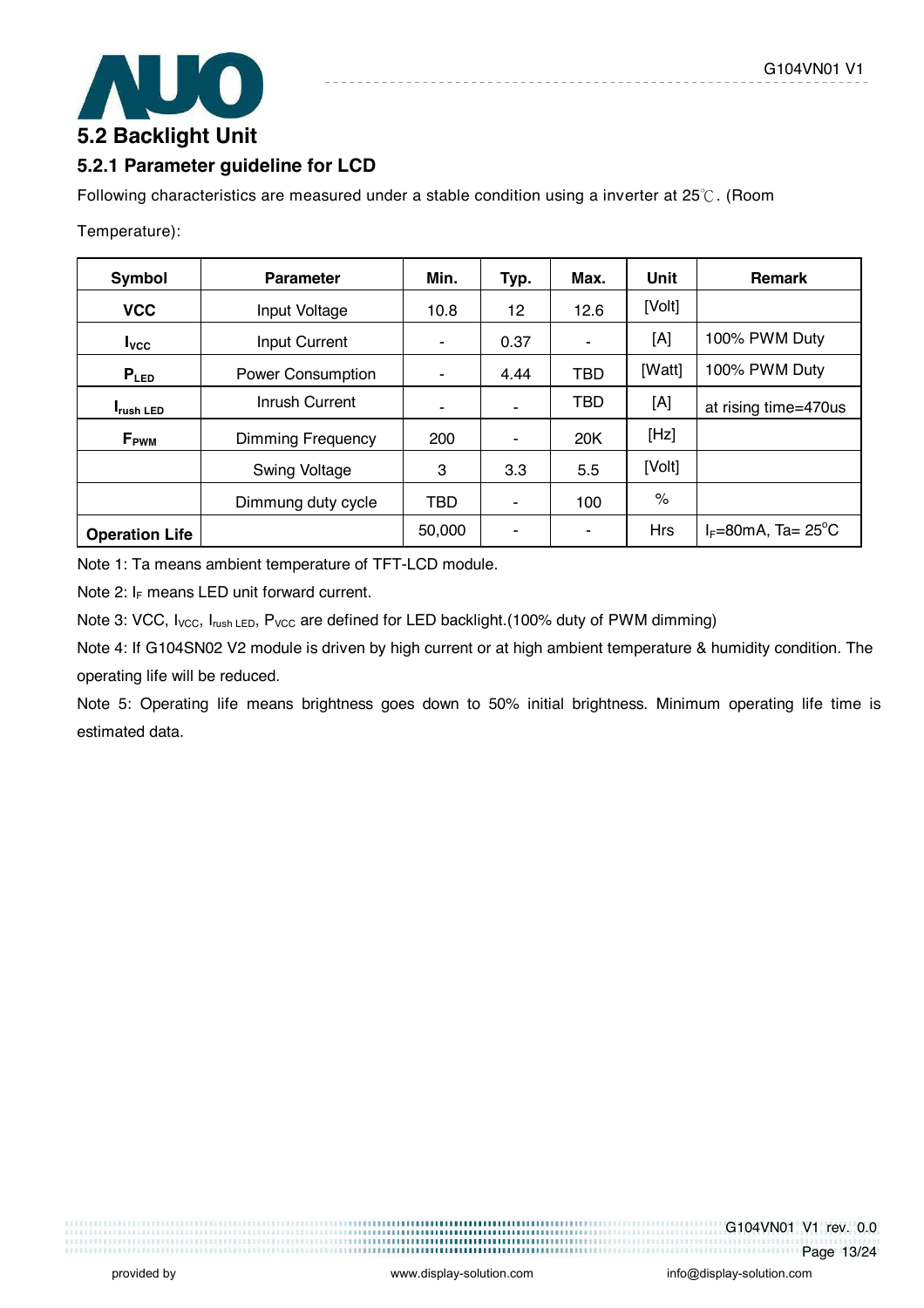

### **6.1 Pixel Format Image**

Following figure shows the relationship between input signal and LCD pixel format.



### **6.2 Scanning Direction**

The following figures show the image seen from the front view. The arrow indicates the direction of scan.



Fig. 1 Normal scan (Pin4, DPS = Low or NC) Fig. 2 Reverse scan (Pin4, DPS = High)



G104VN01 V1 rev. 0.0 **Page 14/24**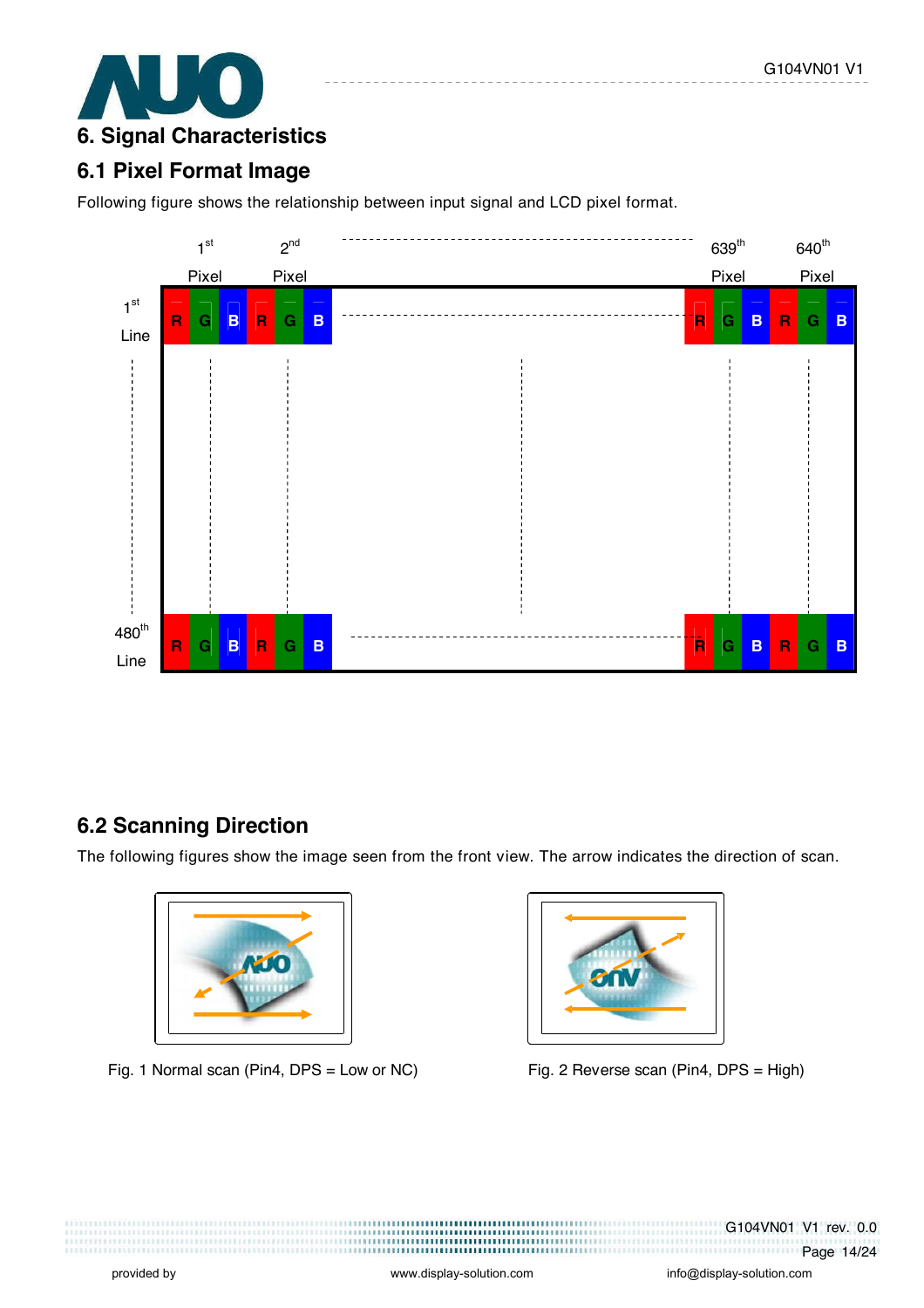

### **6.3 TFT-LCD Interface Signal Description**

The module using a LVDS receiver embaded in AUO's ASIC. LVDS is a differential signal technology for LCD interface and a high-speed data transfer device.

|                | Input Signal Interface |                                                              |
|----------------|------------------------|--------------------------------------------------------------|
| Pin No.        | Symbol                 | <b>Description</b>                                           |
| 1              | <b>VDD</b>             | Power Supply, 3.3V (typical)                                 |
| $\overline{c}$ | <b>VDD</b>             | Power Supply, 3.3V (typical)                                 |
| 3              | <b>GND</b>             | Ground                                                       |
| 4              | <b>DPS</b>             | Reverse Scan Function [H: Enable; L/NC: Disable]             |
| 5              | RxINO-                 | LVDS receiver signal channel 0                               |
| 6              | RxIN0+                 | LVDS Differential Data Input (R0, R1, R2, R3, R4, R5, G0)    |
| 7              | <b>GND</b>             | Ground                                                       |
| 8              | RxIN1-                 | LVDS receiver signal channel 1                               |
| 9              | $RxIN1+$               | LVDS Differential Data Input (G1, G2, G3, G4, G5, B0, B1)    |
| 10             | <b>GND</b>             | Ground                                                       |
| 11             | RxIN2-                 | LVDS receiver signal channel 2                               |
| 12             | RxIN2+                 | LVDS Differential Data Input (B2, B3, B4, B5, HS, VS, DE)    |
| 13             | <b>GND</b>             | Ground                                                       |
| 14             | <b>RxCLKIN-</b>        | LVDS receiver signal clock                                   |
| 15             | RxCLKIN+               |                                                              |
| 16             | <b>GND</b>             | Ground                                                       |
| 17             | RxIN3-                 | LVDS receiver signal channel 3, NC for 6 bit LVDS Input      |
| 18             | RxIN3+                 | LVDS Differential Data Input (R6, R7, G6, G7, B6, B7, RSV)   |
| 19             | <b>RSV</b>             | Reserved for AUO internal test. Please treat it as NC.       |
| 20             | SEL68                  | 6/ 8bits LVDS data input selection [H: 8bits]<br>L/NC: 6bit] |

Note 1: Input Signals shall be in low status when VDD is off.

Note 2: High stands for "3.3V", Low stands for "0V", NC stands for "No Connection".

Note 3: RSV stands for "Reserved".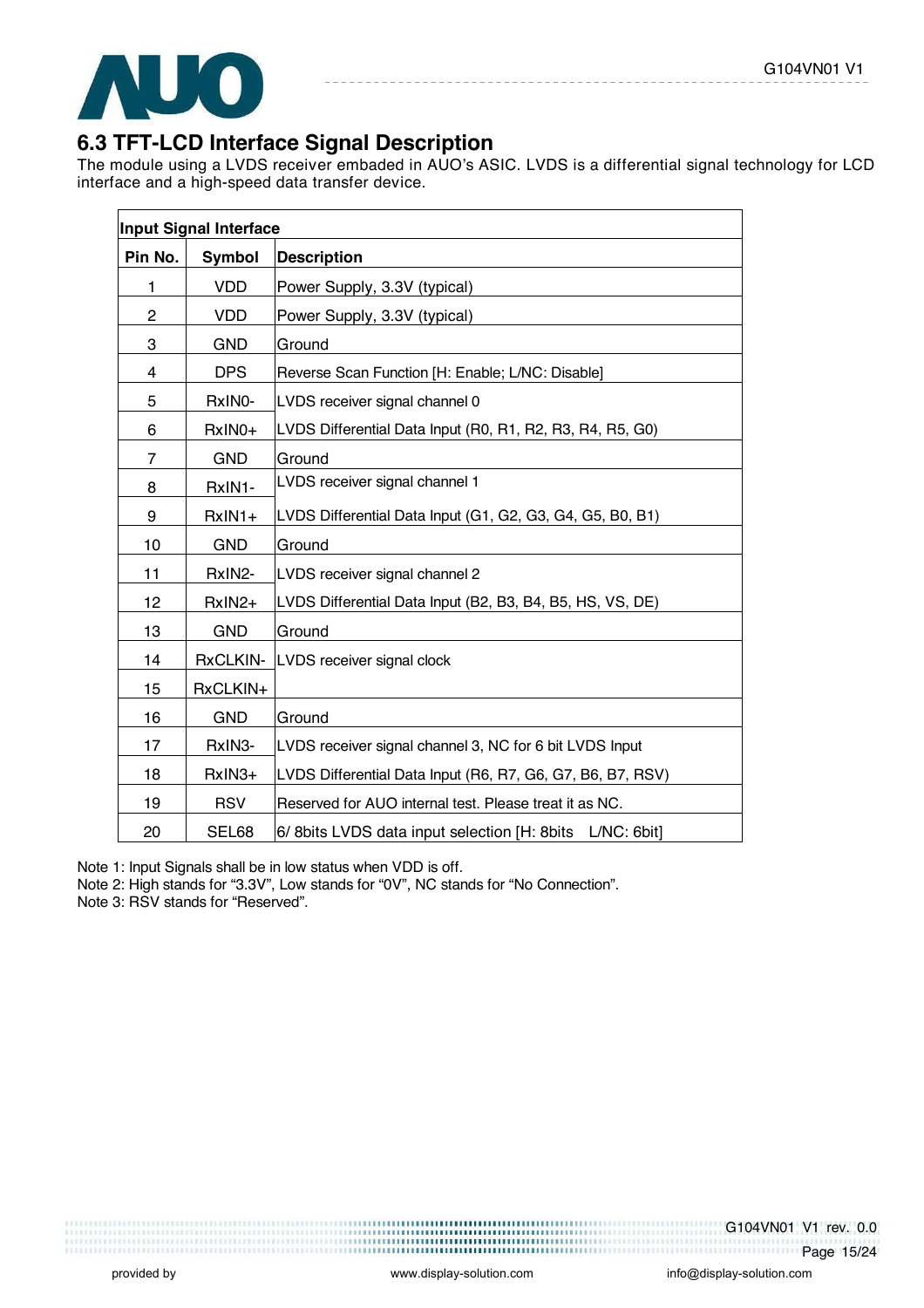

### **6.4 The Input Data Format**

#### **6.4.1 SEL68**



-------------

#### **SEL68 = "High" for 8 bits LVDS Input**



**Note1**: Please follow PSWG.

**Note2**: R/G/B data 7:MSB, R/G/B data 0:LSB

| <b>Signal Name</b> | <b>Description</b>     | <b>Remark</b>                           |
|--------------------|------------------------|-----------------------------------------|
| R7                 | Red Data 7             | Red-pixel Data                          |
| R <sub>6</sub>     | Red Data 6             |                                         |
| R <sub>5</sub>     | Red Data 5             | For 8Bits LVDS input                    |
| R4                 | Red Data 4             | MSB: R7 ; LSB: R0                       |
| R <sub>3</sub>     | Red Data 3             |                                         |
| R <sub>2</sub>     | Red Data 2             | For 6Bits LVDS input                    |
| R <sub>1</sub>     | Red Data 1             | MSB: R5; LSB: R0                        |
| R <sub>0</sub>     | Red Data 0             |                                         |
| G7                 | Green Data 7           | Green-pixel Data                        |
| G <sub>6</sub>     | Green Data 6           |                                         |
| G <sub>5</sub>     | Green Data 5           | For 8Bits LVDS input                    |
| G4                 | Green Data 4           | MSB: G7 ; LSB: G0                       |
| G <sub>3</sub>     | Green Data 3           |                                         |
| G <sub>2</sub>     | Green Data 2           | For 6Bits LVDS input                    |
| G <sub>1</sub>     | Green Data 1           | MSB: G5; LSB: G0                        |
| G <sub>0</sub>     | Green Data 0           |                                         |
| <b>B7</b>          | Blue Data 7            | <b>Blue-pixel Data</b>                  |
| B <sub>6</sub>     | Blue Data 6            |                                         |
| B <sub>5</sub>     | Blue Data 5            | For 8Bits LVDS input                    |
| B4                 | Blue Data 4            | MSB: B7 ; LSB: B0                       |
| B <sub>3</sub>     | Blue Data 3            |                                         |
| <b>B2</b>          | Blue Data 2            | For 6Bits LVDS input                    |
| <b>B1</b>          | <b>Blue Data 1</b>     | MSB: B5 ; LSB: B0                       |
| B <sub>0</sub>     | Blue Data 0            |                                         |
| <b>RxCLKIN</b>     | <b>LVDS Data Clock</b> |                                         |
| DE                 | Data Enable Signal     | When the signal is high, the pixel data |
|                    |                        | shall be valid to be displayed.         |

Note: Output signals from any system shall be low or Hi-Z state when VDD is off.

#### G104VN01 V1 rev. 0.0 Page 16/24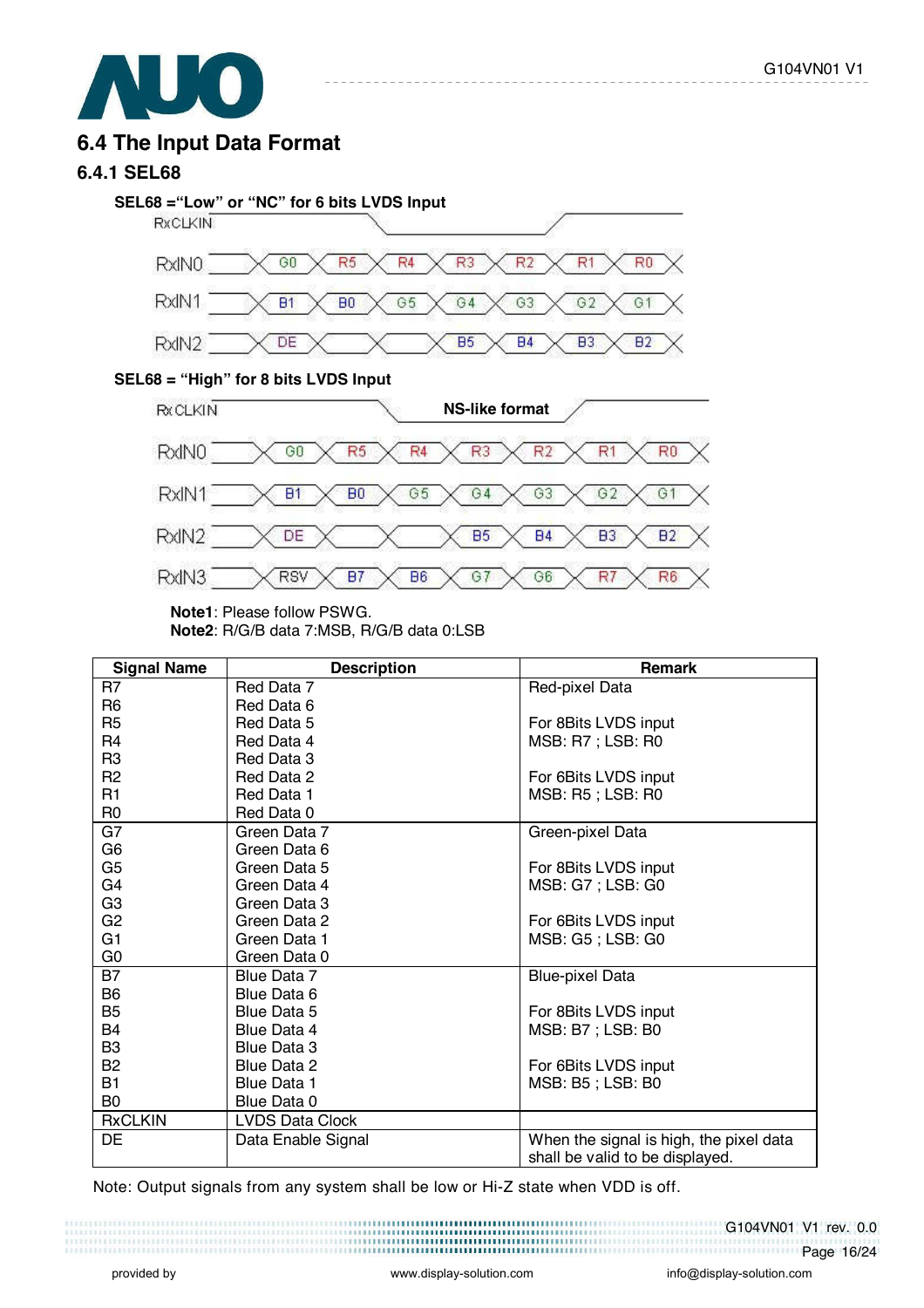

### **6.5 TFT-LCD Interface Timing**

#### **6.5.1 Timing Characteristics**

| <b>Signal</b>          |                 | Symbol                     | Min. | Typ. | Max.  | <b>Unit</b>        |
|------------------------|-----------------|----------------------------|------|------|-------|--------------------|
| <b>Clock Frequency</b> |                 | $1/ T_{Clock}$             | 20   | 25.2 | 28.33 | <b>MHz</b>         |
|                        | Period          | $T_{\mathsf{V}}$           | 520  | 525  | 560   |                    |
| Vertical               | Active          | T <sub>vd</sub>            | --   | 480  | --    | $T_{Line}$         |
| Section                | <b>Blanking</b> | $\mathsf{T}_{\mathsf{VB}}$ | 40   | 45   | 80    |                    |
|                        | Period          | Tн                         | 770  | 800  | 900   |                    |
| Horizontal             | Active          | Т <sub>нр</sub>            | --   | 640  | --    | $T_{\text{Clock}}$ |
| Section                | <b>Blanking</b> | Т <sub>нв</sub>            | 130  | 160  | 260   |                    |

Note 1: Frame rate is 60 Hz. Note 2: DE mode.

#### **6.5.2 Input Timing Diagram**



G104VN01 V1 rev. 0.0 Page 17/24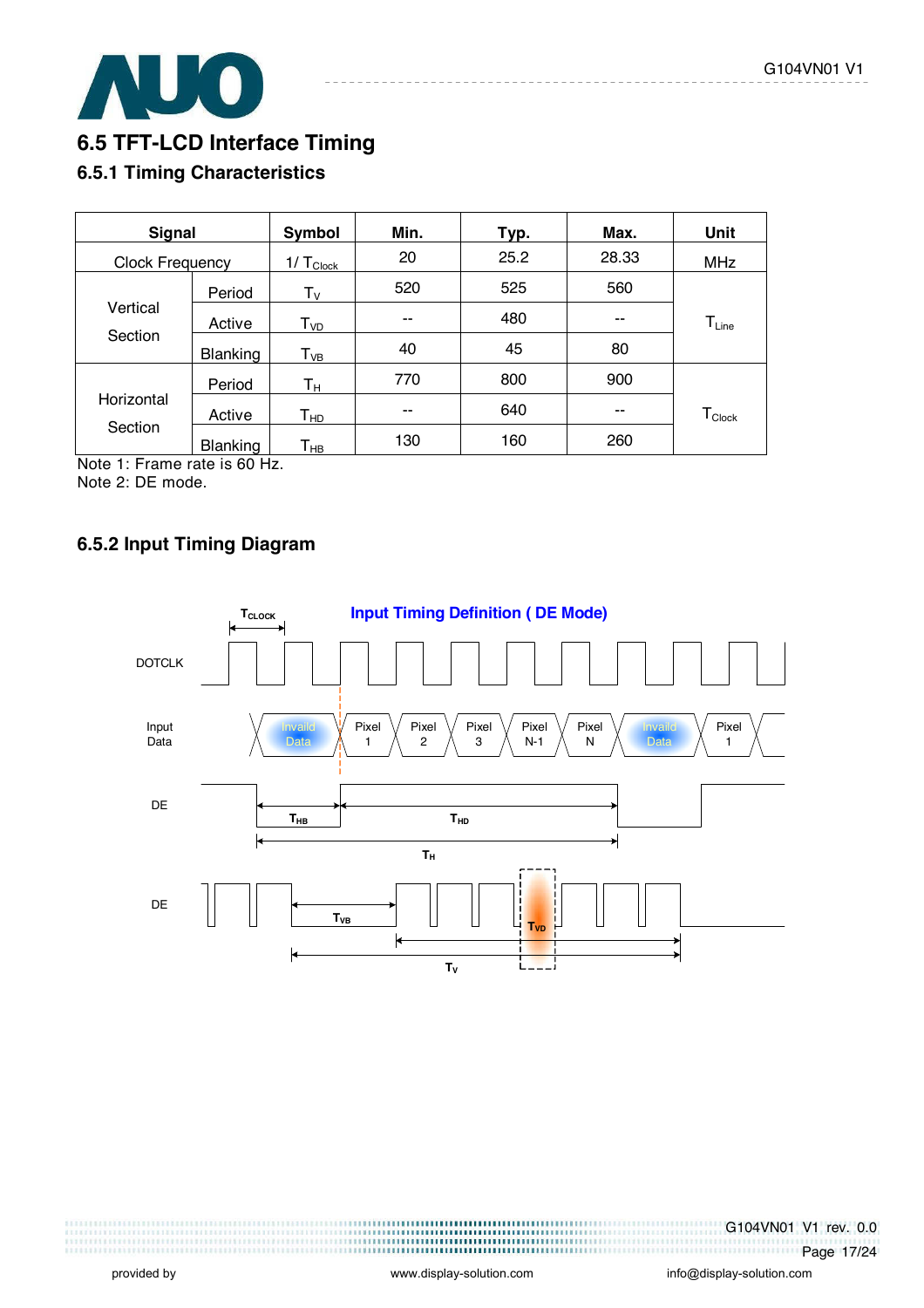

#### **6.6 Power ON/OFF Sequence**

VDD power and lamp on/off sequence is as below. Interface signals are also shown in the chart. Signals from any system shall be Hi-Z state or low level when VDD is off.



#### **Power ON/OFF sequence timing**

|                  | Value |      |      |              |
|------------------|-------|------|------|--------------|
| <b>Parameter</b> | Min.  | Typ. | Max. | <b>Units</b> |
| T1               | 0.5   | ۰    | 10   | [ms]         |
| T <sub>2</sub>   | 30    | 40   | 50   | [ms]         |
| T <sub>3</sub>   | 200   | ۰    |      | [ms]         |
| <b>T4</b>        | 10    | ۰    |      | [ms]         |
| T <sub>5</sub>   | 10    | ۰    | ۰    | [ms]         |
| T <sub>6</sub>   | 0     |      |      | [ms]         |
| <b>T7</b>        | 10    |      |      | [ms]         |
| T <sub>8</sub>   | 100   | ٠    | ٠    | [ms]         |
| T <sub>9</sub>   | 0     | 16   | 50   | [ms]         |
| T <sub>10</sub>  |       | ۰    | 10   | [ms]         |
| <b>T11</b>       | 1000  |      |      | [ms]         |

The above on/off sequence should be applied to avoid abnormal function in the display. Please make sure to turn off the power when you plug the cable into the input connector or pull the cable out of the connector.

G104VN01 V1 rev. 0.0

Page 18/24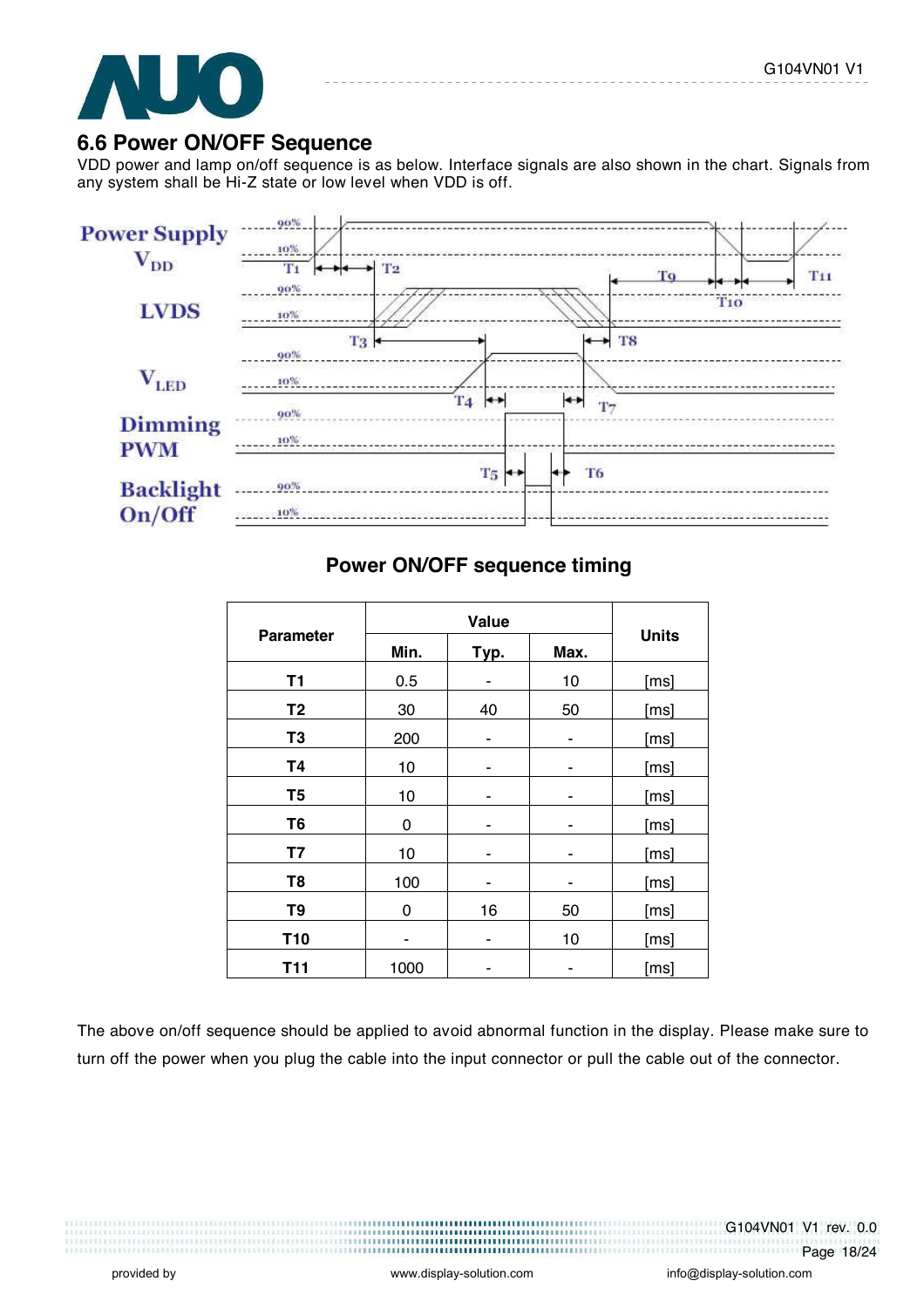

### **7. Connector & Pin Assignment**

Physical interface is described as for the connector on module. These connectors are capable of accommodating the following signals and will be following components.

# **7.1 TFT-LCD Signal (CN1): LCD Connector**

| <b>Connector Name / Designation</b> | <b>Signal Connector</b>     |
|-------------------------------------|-----------------------------|
| Manufacturer                        | STM or compatible           |
| <b>Connector Model Number</b>       | MSB24013P20HA or compatible |
| Adaptable Plug                      | P24013P20 or compatible     |

| Pin No. | <b>Symbol</b> | Pin No. | Symbol     |
|---------|---------------|---------|------------|
|         | VDD           | 2       | <b>VDD</b> |
| 3       | GND           | 4       | <b>DPS</b> |
| 5       | RxINO-        | 6       | RxIN0+     |
| 7       | <b>GND</b>    | 8       | RxIN1-     |
| 9       | $RxIN1+$      | 10      | <b>GND</b> |
| 11      | RxIN2-        | 12      | $RxIN2+$   |
| 13      | <b>GND</b>    | 14      | RxCKIN-    |
| 15      | RxCKIN+       | 16      | <b>GND</b> |
| 17      | RxIN3-        | 18      | RxIN3+     |
| 19      | <b>RSV</b>    | 20      | SEL68      |

### **7.2 LED Backlight Unit (CN2): Backlight Connector**

| <b>Connector Name / Designation</b> | <b>Lamp Connector</b>        |
|-------------------------------------|------------------------------|
| Manufacturer                        | <b>ENTERY</b> or compatible  |
| <b>Connector Model Number</b>       | 3808K-F05N-02R or compatible |
| <b>Mating Model Number</b>          | H208K-P05N-02B or compatible |

| Pin No.          | symbol  | description   |
|------------------|---------|---------------|
| Pin1             | VCC     | 12V input     |
| Pin <sub>2</sub> | GND     | GND           |
| Pin <sub>3</sub> | On/OFF  | 5V-ON, 0V-OFF |
| Pin4             | Dimming | <b>PWM</b>    |
| Pin <sub>5</sub> | NΑ      |               |

,,,,,,,,,,,,,,,,,,,,,,,,,,,,,,,,,,,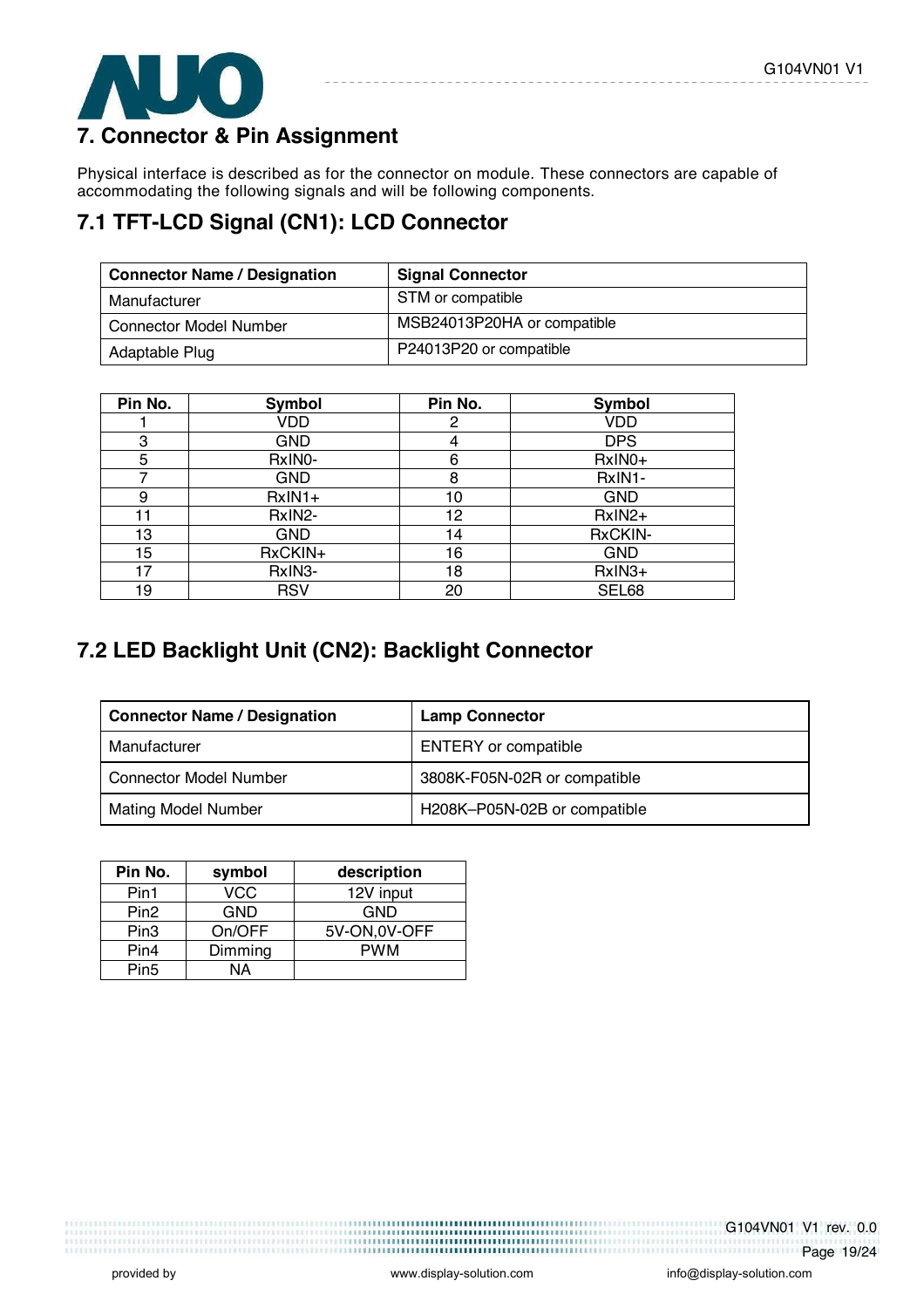

| <b>Items</b>                      | <b>Required Condition</b>                                                       | <b>Note</b> |
|-----------------------------------|---------------------------------------------------------------------------------|-------------|
| Temperature Humidity Bias         | 40℃, 90%RH, 300 hours                                                           |             |
| <b>High Temperature Operation</b> | 85°C, 300 hours                                                                 |             |
| Low Temperature Operation         | $-30^{\circ}\textrm{C}$ , 300 hours                                             |             |
| <b>Hot Storage</b>                | 85℃, 300 hours                                                                  |             |
| Cold Storage                      | $-30^{\circ}$ C , 300 hours                                                     |             |
| Thermal Shock Test                | -20°C/30 min, 60°C/30 min, 100cycles, 40°C minimun ramp rate                    |             |
| <b>Hot Start Test</b>             | 85℃/ 1Hr min. power on/off per 5 minutes, 5 times                               |             |
| <b>Cold Start Test</b>            | $-30^{\circ}$ C / 1Hr min. power on/off per 5 minutes, 5 times                  |             |
| Shock Test (Non-Operating)        | 50G, 20ms, Half-sine wave, $(\pm X, \pm Y, \pm Z)$                              |             |
| <b>Vibration Test</b>             | 1.5G, (10~200Hz, Sine wave)                                                     |             |
| (Non-Operating)                   | 30 mins/axis, 3 direction (X, Y, Z)                                             |             |
| On/off test                       | On/10 sec, Off/10 sec, 30,000 cycles                                            |             |
|                                   | Contact Discharge: $\pm$ 8KV, 150pF(330 $\Omega$ ) 1sec, 8 points, 25 times/    |             |
| <b>ESD</b>                        | point                                                                           | Note 1      |
|                                   | Air Discharge: $\pm$ 15KV, 150pF(330 $\Omega$ ) 1sec, 8 points, 25 times/ point |             |
| EMI                               | 30-230 MHz, limit 40 dBu V/m, 230-1000 MHz, limit 47 dBu V/m                    |             |

Note1: According to EN61000-4-2, ESD class B: Some performance degradation allowed. No data lost

Self-recoverable. No hardware failures.

Note2:

- ! Water condensation is not allowed for each test items.
- Each test is done by new TFT-LCD module. Don't use the same TFT-LCD module repeatedly for reliability test.
- The reliability test is performed only to examine the TFT-LCD module capability.
- ! To inspect TFT-LCD module after reliability test, please store it at room temperature and room humidity for 24 hours at least in advance.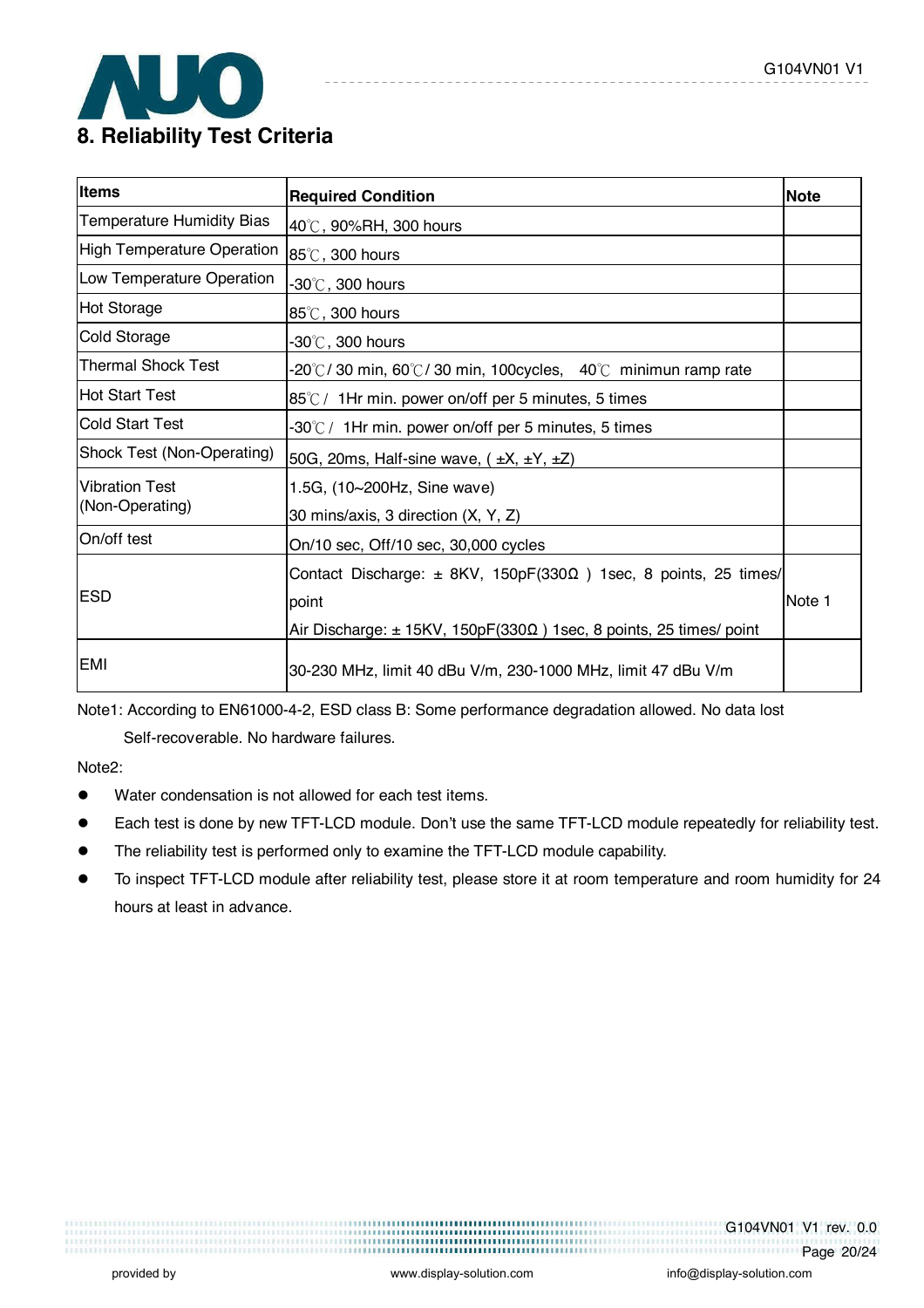

### **9.1 LCM Outline Dimension (Front View)**

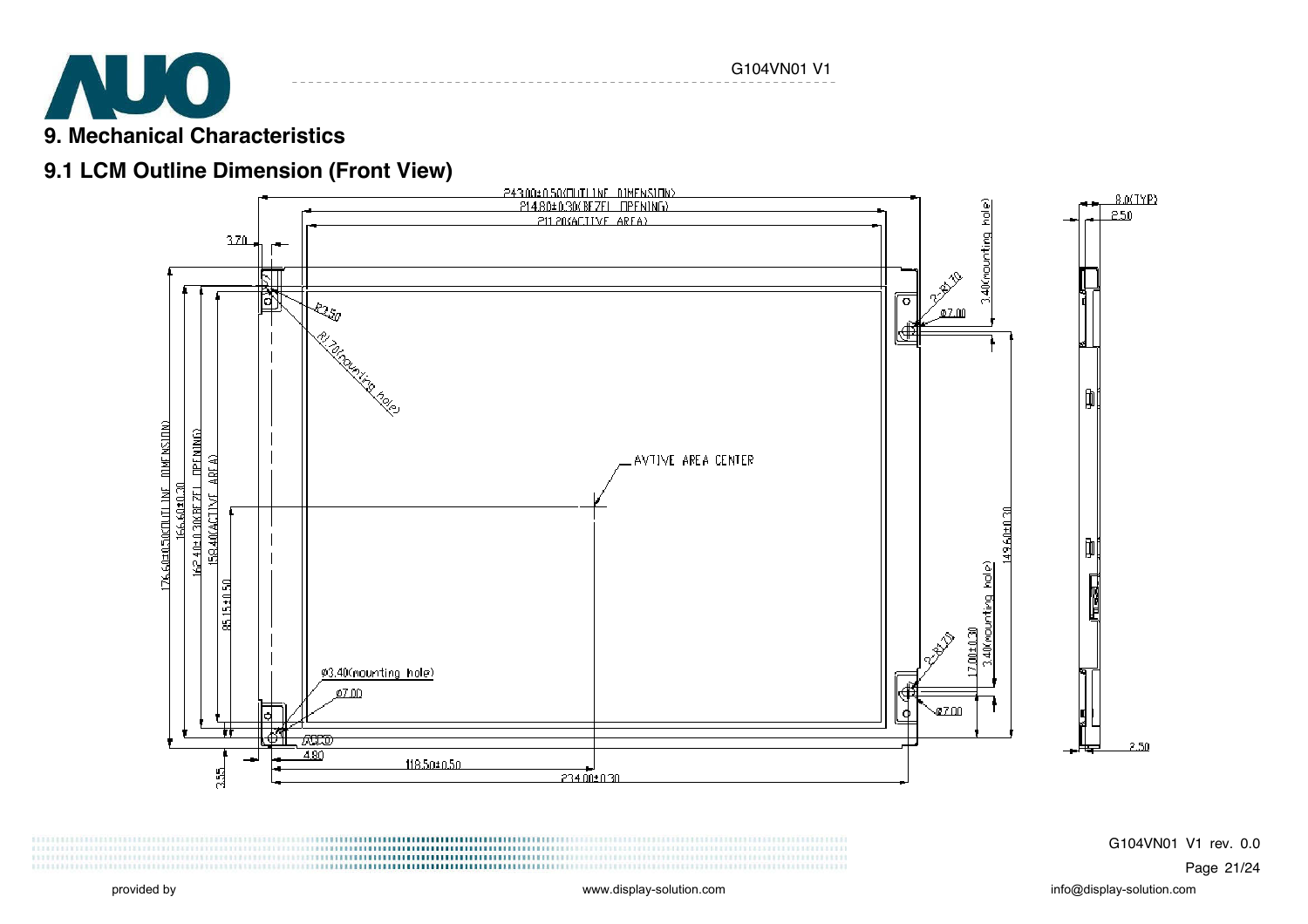

G104VN01 V1



G104VN01 V1 rev. 0.0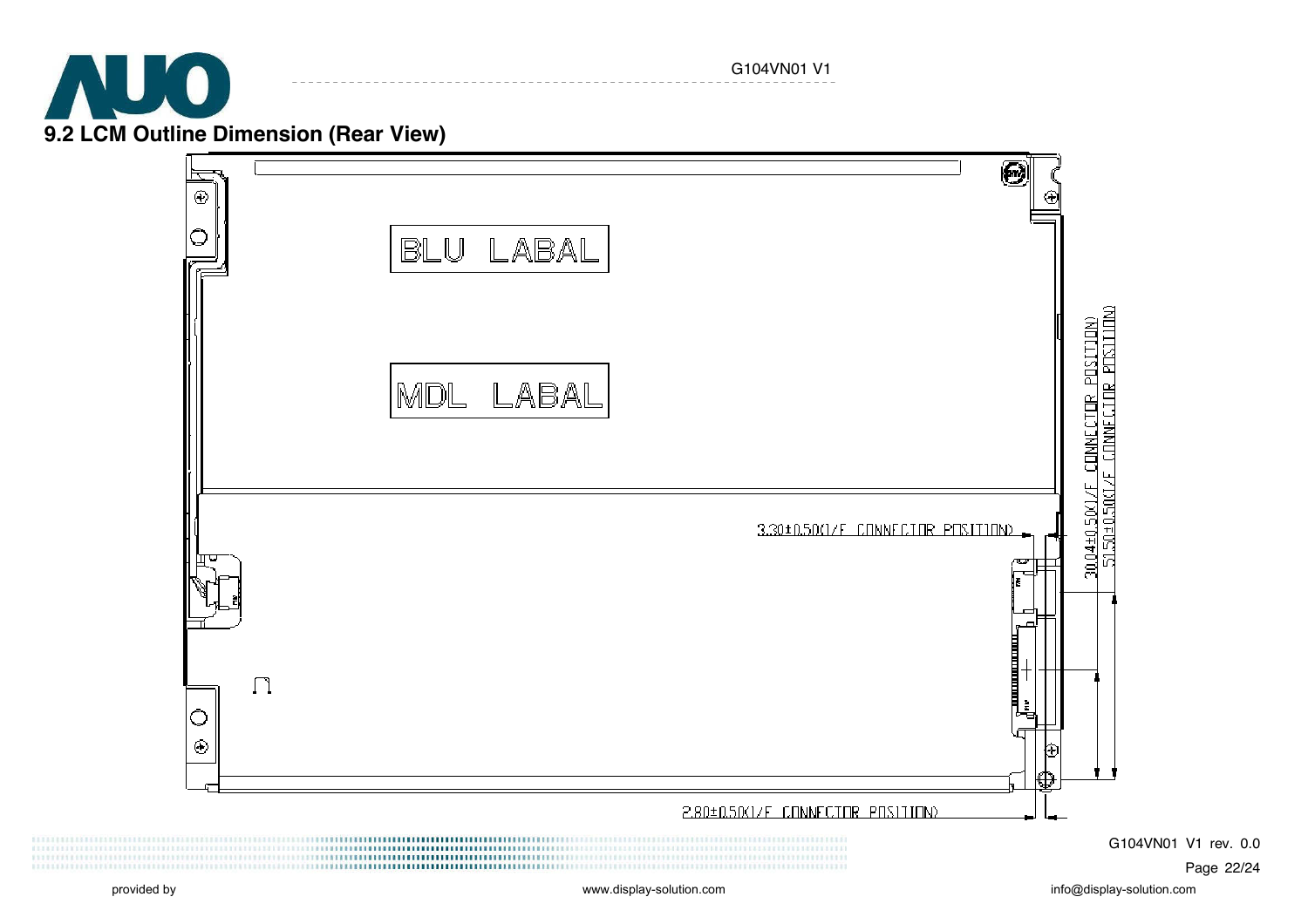

**10. Label and Packaging** 

**10.1 Shipping Label** (on the rear side of TFT-LCD display)

**10.2 Carton Package** 

G104VN01 V1 rev. 0.0 <u>Page 23/24</u>